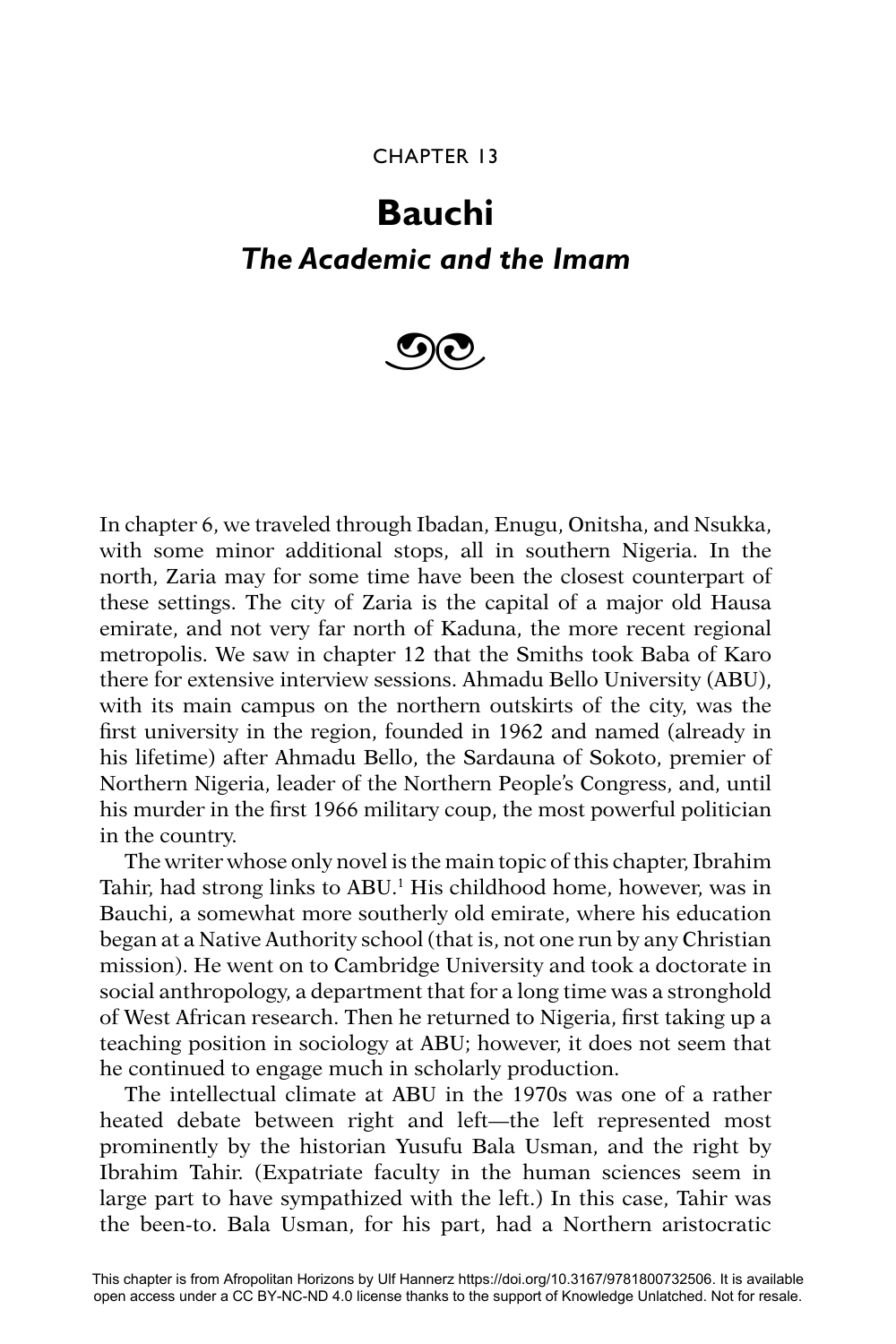background—his father belonged to the Katsina Emirate elite, and his mother was the daughter of an Emir of Kano.2 But he had his doctorate from ABU, with a thesis on the establishment of Katsina Emirate. His mentor had been a prominent, influential historian with the intriguing name Abdullahi Smith, originally Henry Fredrick Charles Smith, from Somerset, England. After serving in the British army in India during World War II, he went to Cambridge, and then went first to the University of Ibadan before he moved to Zaria. After many years in Nigeria, he converted to Islam and changed his name. Considering his intellectual impact in both Zaria and Kaduna, one may be tempted to see Abdullahi Smith as a Northern counterpart of Ulli Beier in Ibadan, to a degree "going native" while helping to shape an intellectual milieu.

Ibrahim Tahir, for his part, moved up in the university administrative hierarchy, played a somewhat complicated insider role in regional party politics after military government ended the first time around, and reputedly wrote unsigned editorial pieces for the *New Nigerian.* And then somewhere he found time to write a novel, *The Last Imam* (1984).

Its theme is the tragic life of Usman, lead preacher-savant at the central mosque of Bauchi, closely linked to the emir's court. The young Usman more or less inherits the position from his father, who had it after his father; they are all of the proper Fulani ethnic background. Already at a very young age, the boy Usman shows his talent for scholarship, and he just goes on studying. In his teens, it is hinted to him that it is time to get married, but Usman continues celibate for several more years. When the young Aisha is more or less forced on him through a ritual arrangement, their first sexual encounter is violent, and widely gossiped about in town circles.

Yet Aisha soon becomes his strongest support in life, even as soon enough he acquires a second wife, and a third, and a fourth. She is also a source of household strength as Usman continues his career of learning and preaching. He accompanies his father on a pilgrimage to Mecca—but while there, the father dies. Dying in the Holy City, of course, is itself a matter of highest sacral status. When the son returns, however, now an *alhaji*, someone who has performed the hajj, it is selfevident that he must be Bauchi's new imam. People come to admire him and also fear him, as he shows his learning but also disciplines them, preventing them from backsliding into old but still tempting heathen practices. Among the slightly more secular office holders at the Emir's court, it is true, there is some resentment. Yet Usman sees his main adversary as Sheitan (Satan).

A success story so far—but there comes a new complication. To begin with, it adds to Usman's happiness. There is a beautiful teenage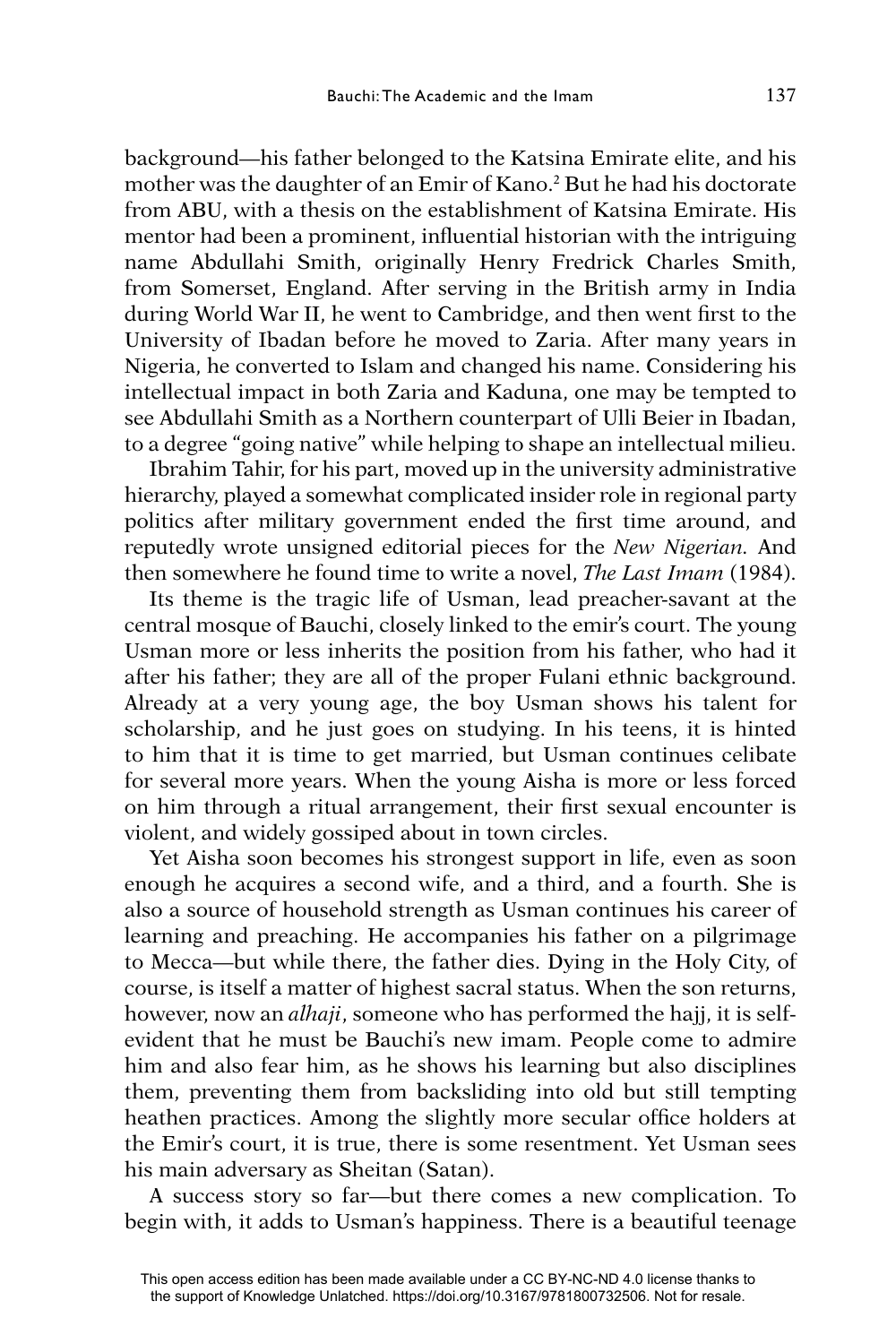girl, Hasana, daughter of a former slave family. (The British have certainly freed the enslaved, but it does not really matter so much.) As he already has four wives, Usman can only take her as a concubine, but as such she becomes his favorite, and, when soon enough she bears a child, this son, Kasim, also becomes a cynosure.

Then things fall apart. After more than a decade of shared happiness with Usman, Hasana falls ill and dies. As he grows up, Kasim turns out to be bright but unruly, and disliked in the wider polygamous household. Consequently, the relationship between father and son is increasingly tense.

At one point, Kasim runs away, but is returned to his father by an itinerant mallam, Shuaibu, who has found him. Usman is now faced by a rebellion in the household, led by Aisha. He returns home early in the morning from the emir's court, where he has spent most of the night in a group waiting for a sighting of a new moon, to begin the month of Ramadan. But this means that he has neglected his nocturnal duties in bed with Aisha, whose turn it is, in the series of wives. While the other wives have borne children, Aisha has had only miscarriages, although still maintaining the authority of senior wife. Now they all threaten to run away. After a crisis, Usman asks for their forgiveness. But then Kasim decides to leave, to join Shuaibu and his flock of *almajiri*, homeless beggar students, continuing his education with them. Much to the consternation of townspeople, the imam's son is thus in the streets, doing demeaning odd jobs.

Usman's public performance as imam becomes unstable. He dresses idiosyncratically, putting on too much ceremonial clothing at the time when the season has become very hot. He rides a horse when it would make more sense to walk, and has conspicuous trouble mastering that particularly unruly, strong horse. The emir's courtiers seem to exchange questioning glances as they observe him. Still, he somehow pulls through.

The time comes when he and Shuaibu have an exchange only between themselves about their relationships to Kasim. Shuaibu reveals that he and Usman are in fact brothers—more precisely, half-brothers. When Usman's father, later to become imam, was in his teens, he had been as reluctant to engage in sexual life as Usman once was. At a time when he was visiting in Gombe, another large town, further to the east, a slave had taken him to a young slave girl to experience intercourse.<sup>3</sup> Then Usman's father had returned to Bauchi and probably never knew that the slave girl had borne a child: Shuaibu. So that also meant that now Shuaibu was Kasim's paternal uncle, much like another father. Acknowledging that as a scholar he has nothing like Usman's learning,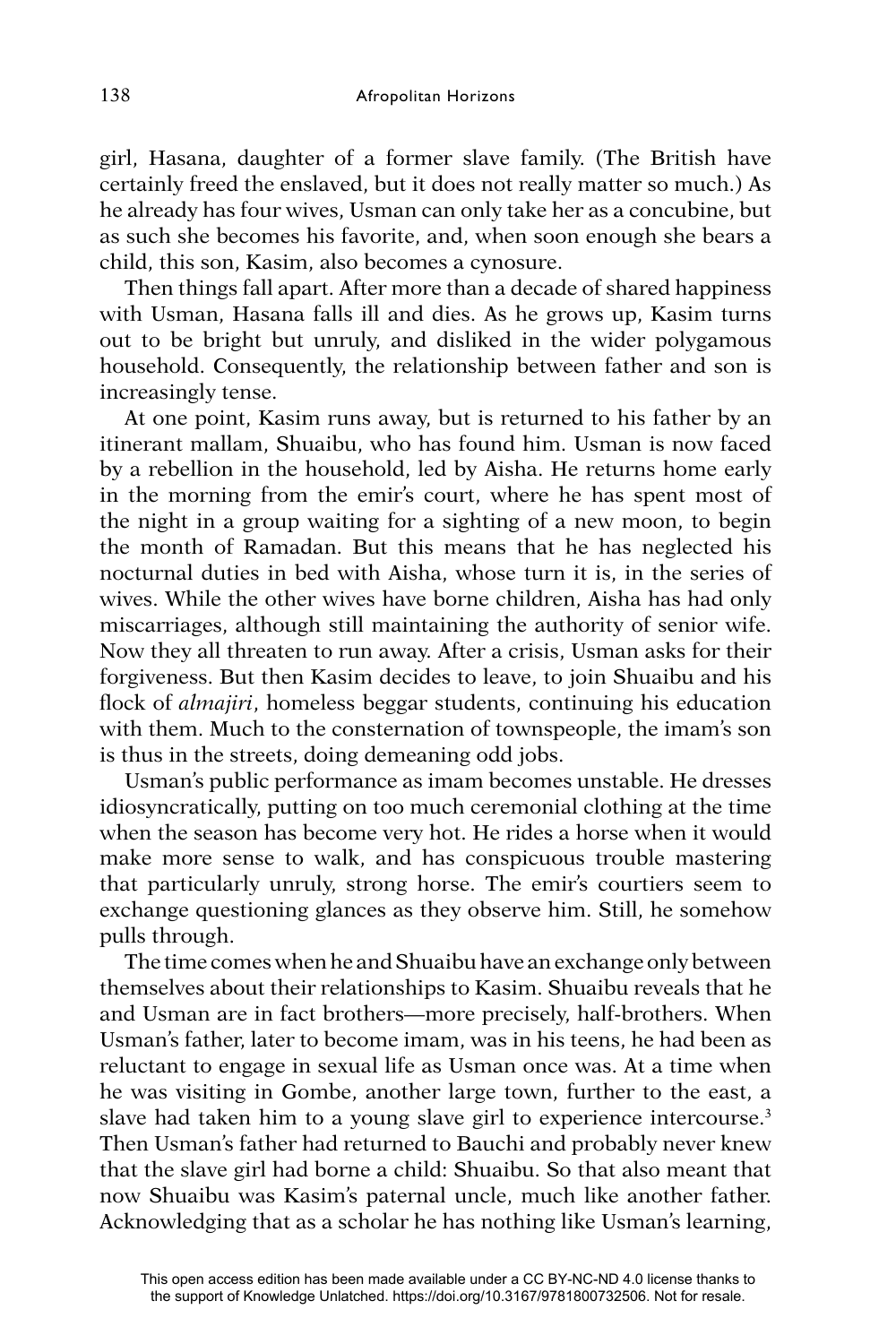Shuaibu is deferential to what has turned out to be his younger brother. Nonetheless, he remains firm in his insistence that he should take charge of Kasim.

He does, taking the youth away to Gombe. But the relationship between Kasim and Shuaibu also goes bad, as Shuaibu treats his nephew harshly. Kasim wants to return to his father.

A period comes when the quality of life in Bauchi slides downward. There is a terrible draught. Herdsmen have to take their cattle further south, toward Lokoja, to find grazing. There is little garden produce for the market. Traders are having a hard time. People begin to grumble about what the imam is really doing—he is supposed to be their main intermediary with Allah. Their complaints find some support among the emir's courtiers.

Finally the rains come, and things are good again. But later come thunder, lightning, and a loss of lives. Then more drought. One day Usman is summoned to the court. At the end of lengthy proceedings, with much give and take, he finds himself unturbanned by the emir, removed from his office as imam. He will have no replacement; Usman will have been the last imam. If there will ever emerge one again, it will be someone more like Shuaibu. It turns out, moreover, that the emir has known all along that Shuaibu is the son of Usman's father. Word had already reached this emir's father and predecessor long ago, from Gombe.

What reflections may we have over *The Last Imam*? One could note, first of all, that before Tahir's novel, there had been little if any Northern Nigerian fiction writing in English—perhaps the nearest thing was Cyprian Ekwensi's handful of northern excursions. It may come naturally to compare it to southern writing of more or less the same period. There is no lack of drama and sensuousness in *The Last Imam*; yet these are not set within the freewheeling individualism of twentieth- or twenty-first-century Lagos. They occur instead within the domesticity of compounds, between kin groups, and up and down in an established local social-political-religious hierarchy. In this the story is not so unlike the episodical narrative of Baba's life, as retold in the preceding chapter.

There is also a notable timelessness. Pilgrimages to Mecca are mentioned, but it is not clear whether they take place overland or by air. Again, the English have freed the enslaved, but that was apparently rather long ago, and in some ways it does not make so much difference. In Usman's Bauchi there are no real strangers—no white people, no southerners. The one sign of new times may be that when the group at the palace are waiting to learn of a sighting of a new moon to begin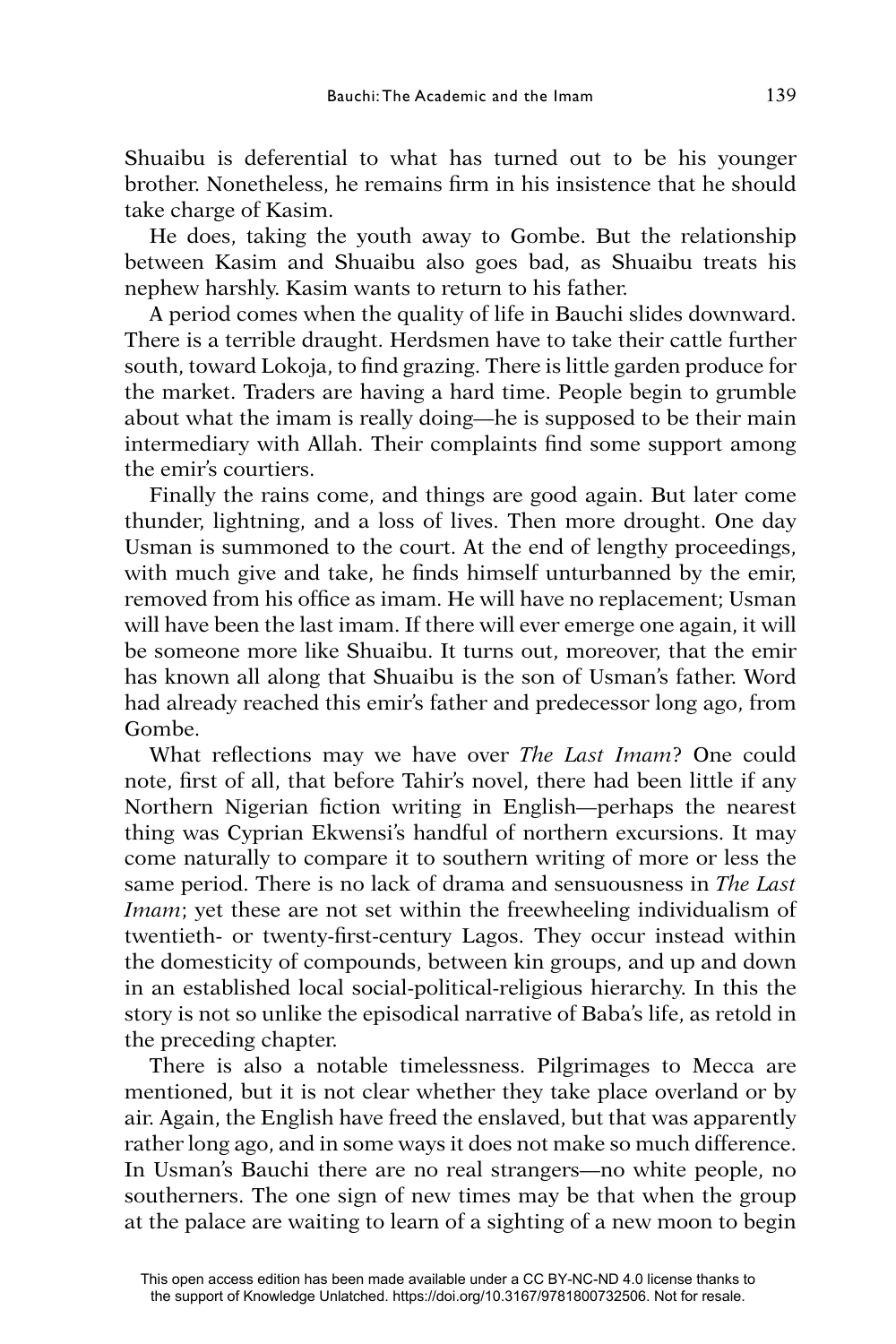Ramadan, the message may come by way of a wire from Kano, Sokoto, or Katsina. At least it seems we are somewhere in the twentieth century.

Tahir allows us to encounter the *almajiri*, pupils of peripatetic teachers of rather uncertain Koranic learning, in this case Shuaibu. The *almajiri* are still there—in the twentieth/twenty-first century they are understood as a social problem in urban Northern Nigeria. A recent novel, Elnathan John's *Born on a Tuesday* (2015), offers a first-person narrative of one of them, set in the context of political and sectarian tumult (but where we can note in passing that some of these youngsters now seem quite knowledgeable about British football teams).4 *Yan iska*, "sons of the wind," may have been a largely overlapping, more secular term. Boys or young men who have lost a secure foothold in their households of origin, they survive by doing odd jobs, begging, perhaps petty crime, getting a nighttime roof over their heads at least for a while from one of those freelancing *mallams* who teach them while very likely also keeping a good part of their street profits.

The *almajiri*, however, are not just a diffuse problem of city streets. People more or less like them and their teachers have again and again been at the roots of unrest in Northern Nigerian society. We may indeed be reminded already of Usuman dan Fodio, a rebel out of a scholarly Fulani margin of a northerly Hausa kingdom, coming from preaching a cleaned-up, Sufi version of Islam and moving on to the major jihadi rising in the early nineteenth century, still a central fact of Nigerian history. By the time when the British arrived a hundred years later, that uprising had transformed itself into a region-wide hierarchy, with the Sokoto caliphate/sultanate at its apex. Through the colonialist principle of indirect rule, it could then be further strengthened as a conservative establishment. (The Bauchi emirate, of course, was a part of this.)

In more recent times, there was the Maitatsine upheaval, climaxing with a massacre in Kano in 1980. Mohammed Marwa, more widely known as Maitatsine, "the one who damns," saw himself as a prophet, and a new Usuman dan Fodio; he condemned watches, radios, bicycles, and cars. After he and his motley gang of followers attacked and killed a large number of policemen, the authorities counterattacked. All in all, some five thousand people were killed (the number is very uncertain), including Maitatsine himself.5 Yet, on a smaller scale, the rebellion lived on.

Then in the early twenty-first century there has been Boko Haram, "Ban Western Education," centered in Borno in the northeast, led first by Mohammed Yusuf, then more dramatically by Abubakar Shekau, and in a more globalized era vaguely and mostly symbolically affiliated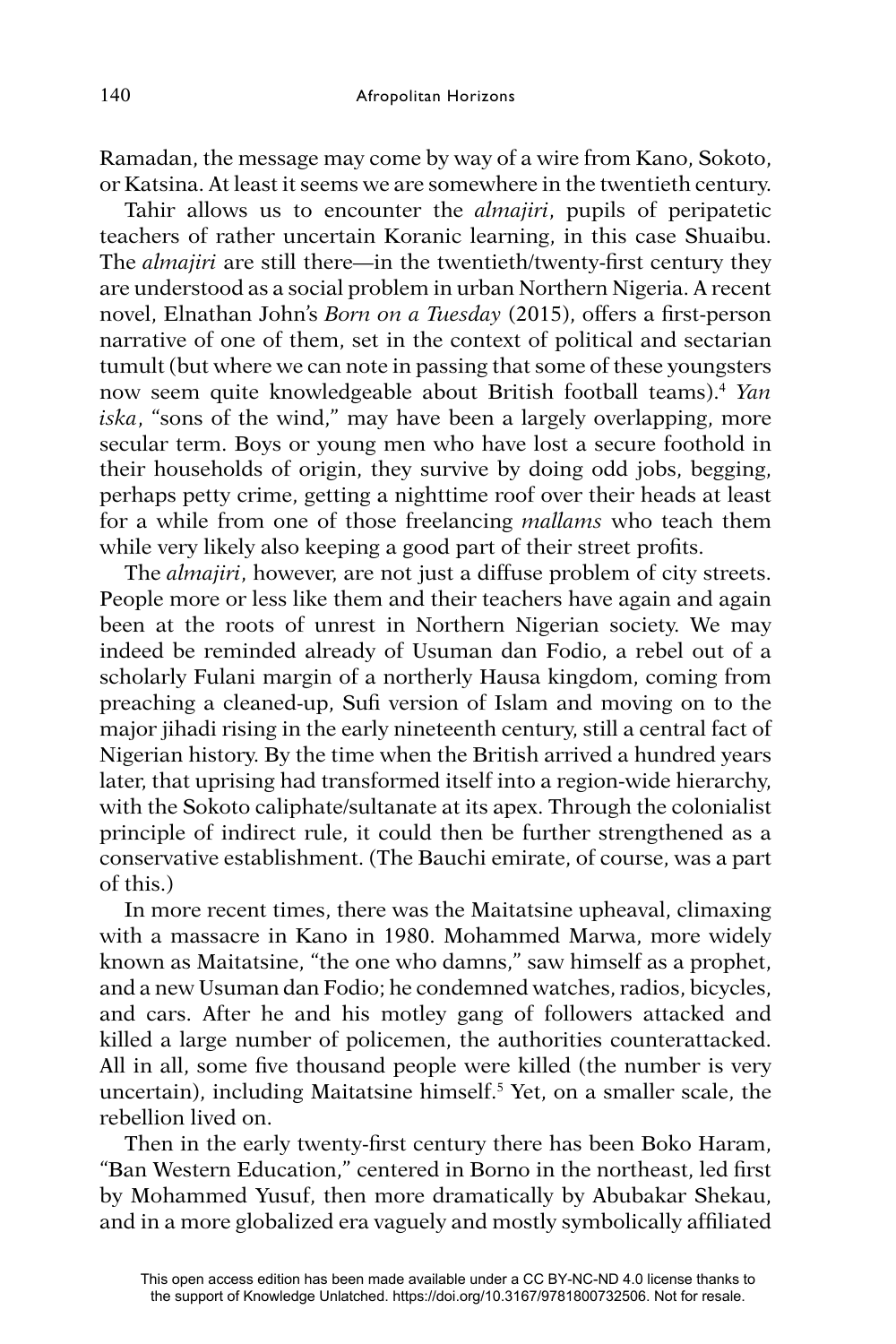with the Islamic State movement of the Middle East (see also chapter 8). In its heyday, apart from kidnapping the Chibok girls (not least to satisfy the sexual urges of its young soldiers) and robbing banks, it also killed the emir of Gwoza, a Borno emirate.

Last but not least, *The Last Imam* offers us a glimpse of the importance of pilgrimage to Mecca. Usman and his father go there, although only Usman returns. It is said to have been a life-long regret of Usuman dan Fodio that he never made it to the Holy City. Now the hajj remains important in Muslim West Africa. In the past, it was an overland journey, and one should be aware that Nigeria's northern borders are hardly any more historically given than those along the Guinea Coast. Rather than using the name of present-day countries, or parts of them—such as "Northern Nigeria"—one should perhaps use a more neutral geographical term, such as Sahel, for the broad savanna belt stretching through much of the continent south of the Sahara desert. There are traces of past pilgrimages along the way, in Chad and in Sudan.<sup>6</sup> Some, such as Usman, made it all the way. Others did not, remaining somewhere with their descendants as permanent pilgrims, so to speak.

Again, Ibrahim Tahir himself, returning to Nigeria with a Cambridge PhD and setting himself up in Zaria university life, was in a way a variation of the main Western-oriented Afropolitanism. His novel, on the other hand, bears witness to another transnational cultural continuum, with another center-periphery structure. In his brief, accessible account of Usuman dan Fodio's life and its impact on Northern Nigerian history, *The Sword of Truth*, the historian Mervyn Hiskett (1973: 36) emphasizes that Islam, for all of its long presence in Hausaland, has remained in a way alien to the West African milieu, with its transcendent Koranic authority resting in the end on literacy in Arabic.7 The monotheism of Islam, "with its teaching that death is a final severance from the world, and a prelude to divine reward or punishment in the Hereafter, is very different from the indigenous African beliefs which involve veneration for ancestors and a cyclical view of life and death." The Mecca here is not London or New York: it is Mecca. And at the peripheral end of that continuum, one perhaps finds those phenomena more rooted in local traditions, such as the Bori cult referred to in the preceding chapter.

Back to Kafanchan for a moment: by the 1970s, I would find that the wealthy Hausa contractor-entrepreneurs there would normally make their way to Mecca by way of Kano airport, and return as *alhajis* on the seasonal charter flights. Even if they came back with a lot of luggage, goods purchased at the upmarket shopping facilities around Mecca,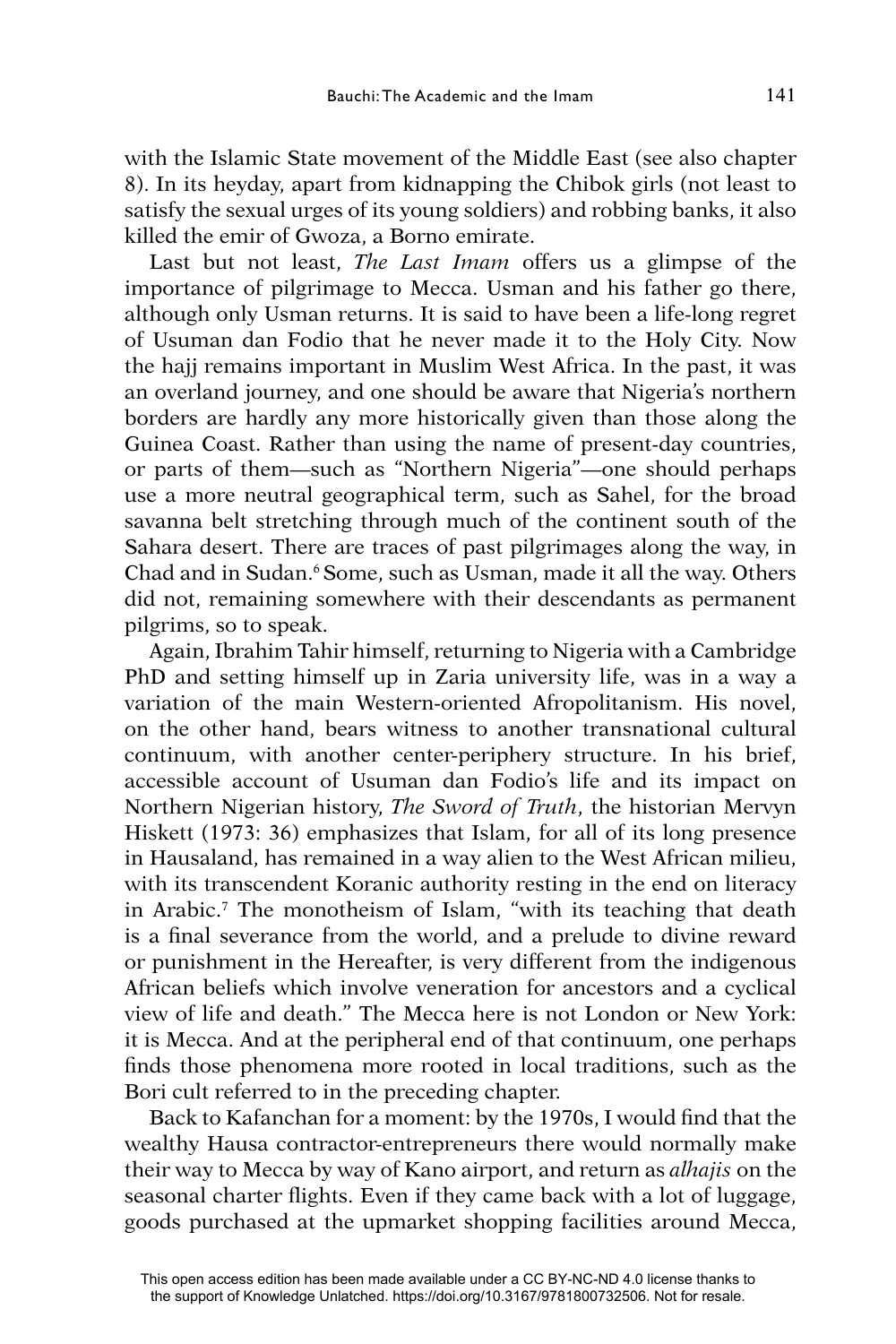they had above all converted financial capital into symbolic capital. The *alhajis* were another sort of been-tos.

As far as the hajj in its modern form was concerned, it could also have its regional and local political implications. Mecca, of course, was under Saudi control, and that host power used varied organizational means to broadcast its Wahhabi variety of Islam wherever it could reach. By the late 1970s, again, this had inspired a separate mosque in Kafanchan, competing with the town's old central mosque. The new mosque had loudspeakers in the street outside, and at least once it caused a street brawl. This was at about the same time as the Maitatsine movement was causing havoc in Kano, some six hundred kilometers to the north.

Christian entrepreneurs in Kafanchan, mostly those with their roots in local mission churches, found a counterpart to the hajj in a trickle of pilgrims to their own holy city of Jerusalem. And the blurredness of borders in the Sahel region was also hinted at in Kafanchan by the presence of a handful of Folomi—an ethnic identity perhaps locally invented at some time for migrants from around Fort Lamy, now renamed Ndjamena, capital of Chad.

Ibrahim Tahir died in Cairo in 2009, due to complications from diabetes. In a memorial note, one Northern Nigerian admirer claims to know for a fact that on the basis of *The Last Imam*, Tahir had been very close to being awarded a Nobel Prize in literature. Whatever may be the literary merits of the book, that seems absolutely unlikely.8 But perhaps since Wole Soyinka, a Yoruba, Southerner, and recurrent adversary of Northern dominance, had been awarded such a prize in 1986, it may just have seemed to some that it was the North's turn.

## **Notes**

- 1. I was a research associate in the sociology department at ABU while conducting my field research in Kafanchan, but spent little time on the campus. To the best of my knowledge, I did not meet Ibrahim Tahir. The department still had expatriate heads at the time, and several expatriate faculty members.
- 2. For a view of Yusufu Bala Usman's collected opinions, see his *For the Liberation of Nigeria* (1979). Nineteen years after the country's achievement of independence, he apparently felt that this was still an adequate title.
- 3. We briefly encountered Gombe before, in chapter 8; Helon Habila, author of *The Chibok Girls*, grew up there.
- 4. Intriguingly, *Baba of Karo*—see chapter 12—also shows up here, among a young man's readings. Elnathan John, born in Kaduna in 1982, Christian,